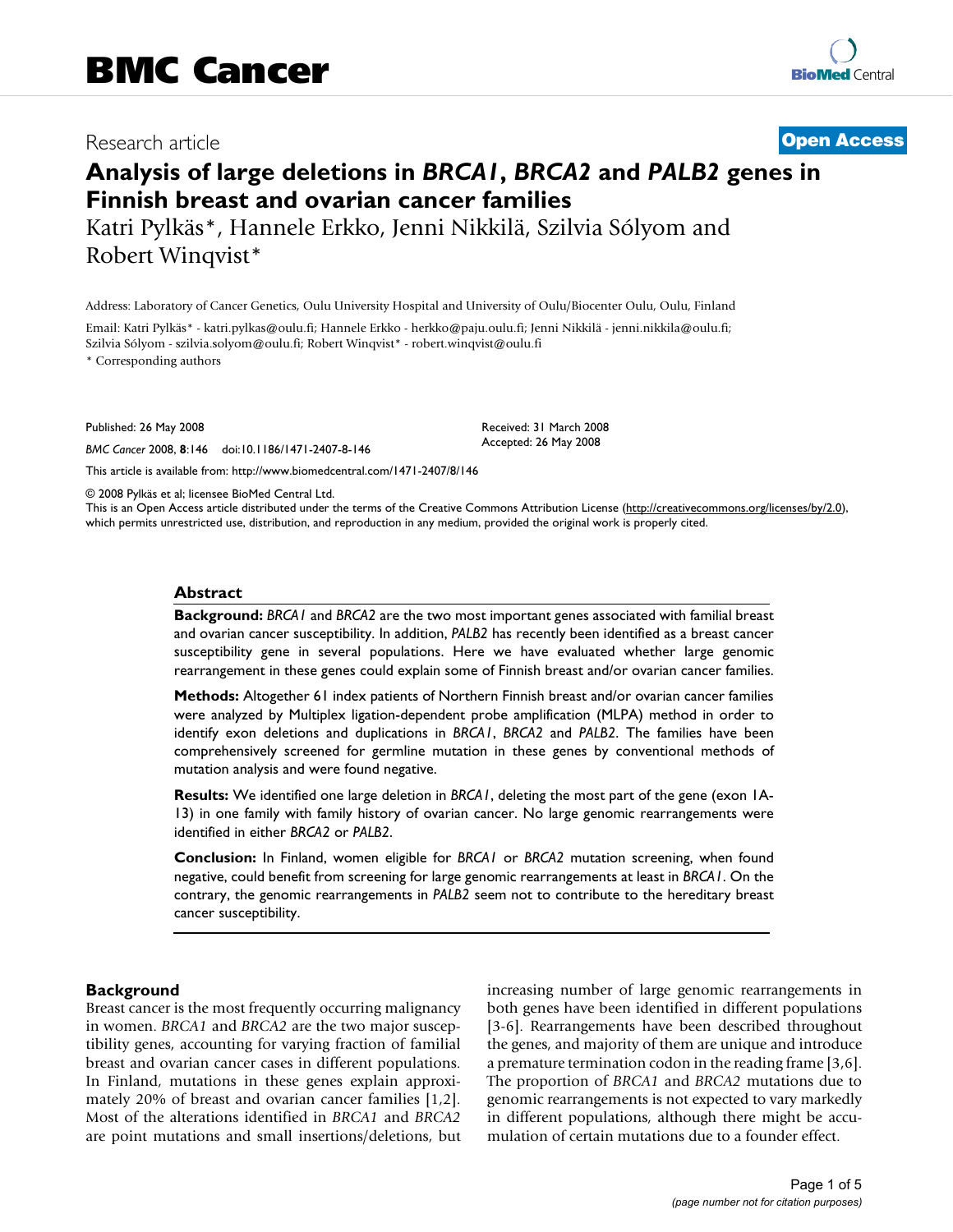Previous studies performed in the Finnish population have not observed large genomic rearrangements in *BRCA1* or *BRCA2* [7-9]. However, in the previous studies either the method used (Southern blotting analysis on part of these genes) has not allowed sensitive testing [7], the study has concentrated only on male breast cancer cases [9] or the analyzed samples were derived from a geographically restricted area [8]. In Finland, the difference in geographical distribution has been reported for several cancer susceptibility alleles, including *BRCA1*, *BRCA2*, *ATM* and *RAD50* mutations [2,10-12], which is the result of strong founder effect and population history. The settlement was restricted to the coastal areas during the 15th century, and it was not until the 17<sup>th</sup> century that the vast inland regions were gradually inhabited by a relatively small number of individuals, resulting in several regionally occurring founder mutations [2]. Consequently, large genomic rearrangements in *BRCA1* and *BRCA2* might still be at least partly responsible for the hereditary predisposition to breast and ovarian cancer in Finland.

*PALB2* was recently identified as a breast cancer susceptibility gene [13,14] and mutations in it have since been reported in other populations [15-17]. *PALB2* encodes a protein that binds to BRCA2 and this interaction is crucial for certain BRCA2 DNA damage response and tumor suppression functions [18]. The breast cancer associated mutations identified in *PALB2* are expected to be deleterious, and all result in protein truncations. The risk estimates for *PALB2* mutations have ranged from two- to fourfold, although some *PALB2* mutations have been suggested to have higher penetrance [13-15]. Here, we wanted to investigate whether large genomic rearrangements in *PALB2* could also explain some of the Finnish breast and/or ovarian cancer families.

In the current study we have used Multiplex ligationdependent probe amplification (MLPA) in order to identify exon deletions and duplications in the *BRCA1*, *BRCA2* and *PALB2* genes. MLPA has been proven to be very useful in detecting copy number changes in genomic sequences [19]. The families selected to this study have been comprehensively screened for germline mutation in these genes by conventional methods of mutation analysis [2,13] and were found negative.

## **Methods**

## *Breast and/or ovarian cancer families*

Altogether 61 index patients of Northern Finnish breast and/or ovarian cancer families were selected for the study. These families have been screened for germline mutations in *BRCA1*, *BRCA2* and *PALB2* and were found negative [2,13]. 41 of the families had three or more cases of breast and/or ovarian cancer in first- or second-degree relatives, and 11 families had two cases of breast and/or ovarian

cancer in first- or second-degree relatives, of which at least one with early disease onset ( $\leq$  35 years), bilateral disease or multiple primary tumors. Four families had one case of breast and ovarian cancer each, three families had two breast cancer cases, of which one diagnosed at young age ≤ 43 years, and two families showed one breast cancer case ( $\leq 40$  years) with multiple primary tumors. The affected index cases of these families were analyzed, and the patient with youngest age at diagnosis or the one with multiple tumors was selected as an index. The study has been approved by the Ethical Board of the Northern Ostrobothnia Health Care District and the Finnish Ministry of Social Affairs and Health. All patients provided informed consent to participate in this study.

## *MLPA and data analysis*

The SALSA MLPA kits for *BRCA1* (primary screening kit P002B and confirmation kit P087), *BRCA2* (P045B) and *PALB2* (P057) kits (MRC-Holland, Netherlands) were used according to the manufacturer's instructions. After PCR amplification with IRD800 labeled primers the samples were analyzed with Li-Cor IR2 4200-S DNA Analysis system (Li-Cor Inc., Lincoln, NE) and Gene Profiler 4.05 analysis program (Scanalytics, Inc., Fairfax, VA). For *BRCA1* analysis the used deletion control had deletions in exons 1A-2, for *BRCA2* analysis the control sample showed constant 50% reduction in band intensity resulting from a SNP locating three base pairs from the ligation site, and for *PALB2* analysis the used control had heterozygous deletions in exons 1–3 and 5–10 in addition to homozygous deletion of exon 4.

The information regarding the integrated density of each band received from GeneProfiler was analyzed by MLPA spreadsheets (National Genetics Reference Laboratory) in Excel Software according to the instructions. Dosage quotients 0.35–0.65 were considered deleted and dosage quotients 1.35–1.65 duplicated, and samples with quality value (standard deviation of the control ligation products) exceeding 0.1 were rejected. For the DNA sample positive for a genomic rearrangement, analysis was repeated using an independent sample in an independent assay.

## **Results**

We have analyzed a total of 61 index patients for large genomic rearrangements in *BRCA1*, *BRCA2* and *PALB2* genes by MLPA. In *BRCA2* and *PALB2* no deletions or duplications were observed. We did, however, observe one large deletion in *BRCA1* (exon 1A-13) (Figure 1), deleting the most part of the gene, including the promoter region. This deletion spans over 43 kb. The initial observation with P002B kit was subsequently confirmed by the *BRCA1* confirmation kit P087. The patient carrying the deletion allele was diagnosed with ovarian cancer at the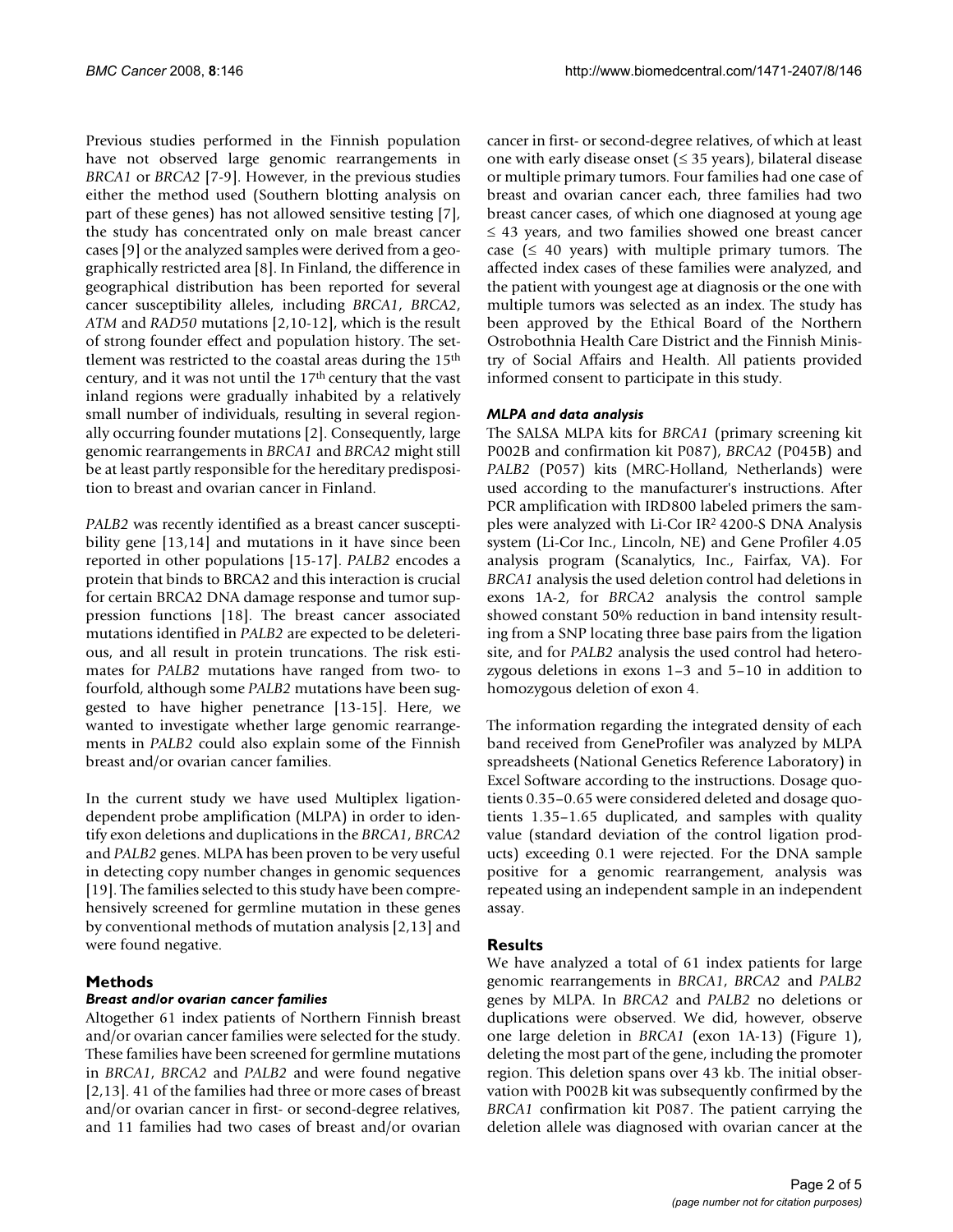

Figure 1

**MLPA analysis of a patient with family history of ovarian cancer.** A large genomic deletion of exons 1A to 13 in *BRCA1* was found. Y-axis dosage quotients, X-axis used control probes (blue) and individual *BRCA1* exons (green).

age of 49 years. The family had strong history of cancer, and there were altogether three cases of ovarian cancer (Figure 2). DNA was not available for testing from any other family members.

## **Discussion**

Germline mutations in *BRCA1* and *BRCA2* cause an increased lifetime risk for breast and ovarian cancer [20]. In addition, *PALB2* has recently been identified as a breast cancer susceptibility gene in several populations, but its association with increased risk for ovarian cancer has not been established [13-17]. Although *BRCA1* and *BRCA2* rearrangements have previously been studied in the Finnish population, none have so far been reported [7-9]. The earlier studies have, however, been concentrating on families deriving from geographically restricted area or only



**Figure 2 Family exhibiting exon 1A-13 deletion in** *BRCA1***.** Index case is shown with an arrow.

on male breast cancer patients, or have used the less sensitive Southern blotting method. Therefore, a comprehensive analysis of genomic rearrangements in the *BRCA1* and *BRCA2* genes in the Northern Finnish patient cohort was needed. For *PALB2* this is the first study designed to detect large genomic rearrangements in the Finnish population.

The index cases of 61 families included in this study were analyzed for rearrangements in the three genes by MLPA, and in one family we identified a large deletion in *BRCA1*. The observed deletion removes most of the gene including the promoter [21], thereby preventing the transcription of *BRCA1*. The mutation positive patient displayed a family history of ovarian cancer, which has been shown to increase the likelihood of finding a *BRCA1* mutation in a family [22]. Deletions that remove the *BRCA1* promoter have previously been described, but the earlier studies have not associated these changes with any particular phenotype [23-26]. Our result provide the first evidence that, like in many other studied populations, large genomic changes in *BRCA1* do also exist in Finland. However, these mutations seem to be rare, if not unique, as this deletion was seen in only one out of 61 families.

To date, only three different *BRCA1* mutations have been identified in Northern Finnish breast and/or ovarian cancer families. Two of these mutations, 3745delT and 4216- 2ntA>G, represent recurrent Finnish founder mutations [1,2,27], accounting for three mutation positive families each [2]. The third *BRCA1* mutation is the currently identified large deletion of exons 1A-13, which represents 14.3% (1/7) of the identified Northern Finnish *BRCA1* positive families. Even though the deletion allele was observed only in one out 61 currently analyzed families, our results suggests that women eligible for *BRCA1* or *BRCA2* mutation screening, when found negative, could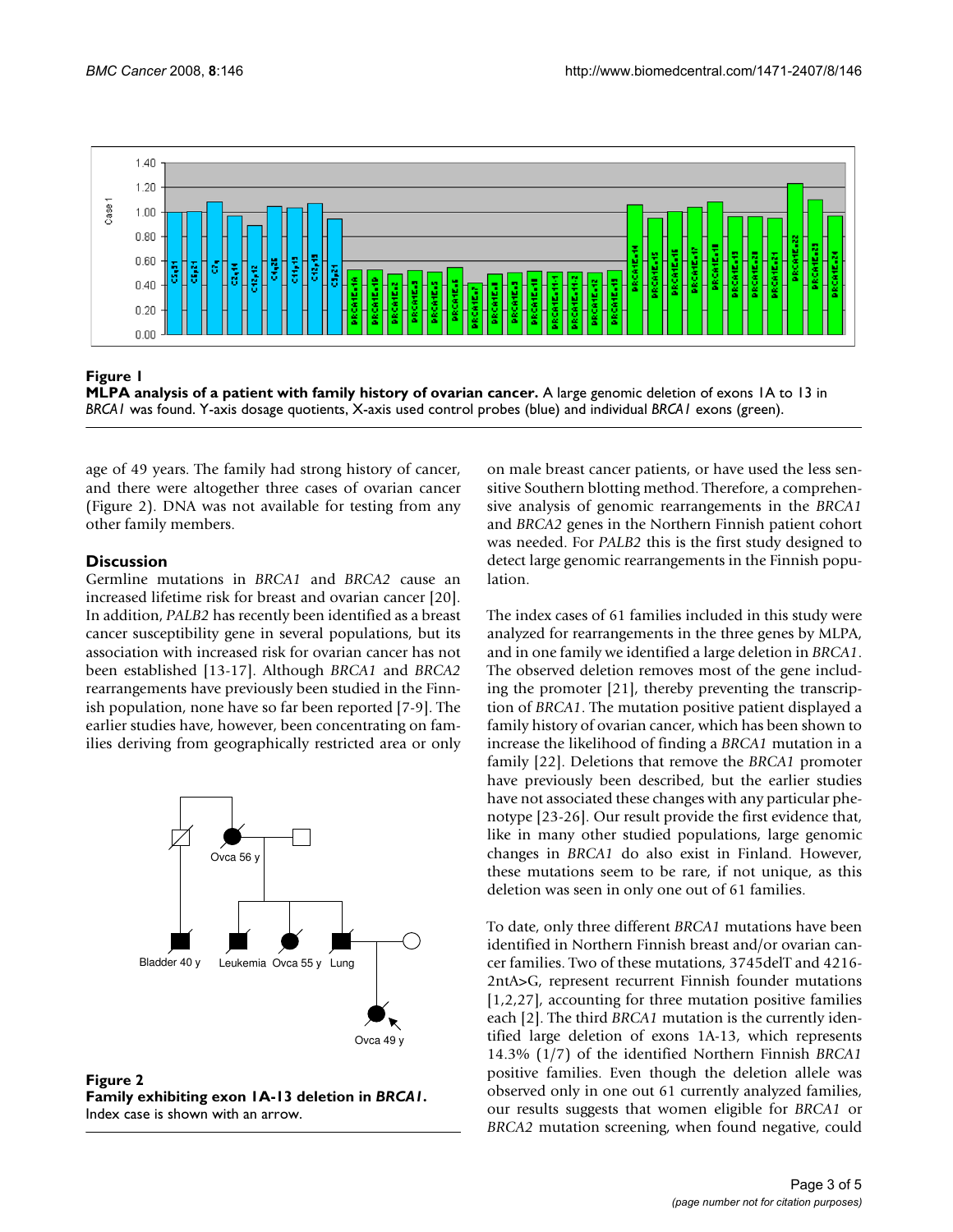benefit from screening for large genomic rearrangements, at least in *BRCA1*. Additional work is still needed in order to determine the prevalence of *BRCA2* rearrangements in Finland, as the current study was based only on relatively small number of families.

Despite the identification of one large genomic deletion in *BRCA1*, our results support the previous conclusions that the genomic rearrangements in *BRCA1* and *BRCA2* are not a major cause for increased breast cancer susceptibility in Finland, and that the previously reported Finnish founder mutations represent the majority of *BRCA1* and *BRCA2* positive families [1,2,7-9,27]. No exon deletions or duplications of the *PALB2* gene were identified in the studied index cases of 61 families. This suggests that genomic rearrangements in *PALB2* are very rare, which has also been indicated by a previous study [16]. At least in the Finnish population the major breast cancer associated aberration in *PALB2* appears to be the previously reported founder truncation mutation [13].

### **Conclusion**

In Finland, women eligible for *BRCA1* or *BRCA2* mutation screening, when found negative, could benefit from screening for large genomic rearrangements at least in *BRCA1*. In contrast, the genomic rearrangements in *PALB2* seem not to contribute to the hereditary breast cancer susceptibility in Finland.

#### **Competing interests**

The authors declare that they have no competing interests.

#### **Authors' contributions**

KP carried out the MLPA and data analysis, and drafted the manuscript. HE, JN and SS helped to draft the manuscript. RW participated in study design and in drafting the manuscript. All authors read and approved the final manuscript.

#### **Acknowledgements**

We thank Dr Andrew Wallace for providing us the Excel MLPA spreadsheets and Dr Johan P. de Winter for *PALB2* deletion control. We thank Drs Guillermo Blanco, Ulla Puistola, Aki Mustonen and Jaakko Ignatius, and Nurse Outi Kajula for their help in patient contacts. This study was financially supported by Orion-Farmos Research Foundation, Cancer Foundation of Northern Finland, Academy of Finland, Finnish Cancer Society, Sigrid Juselius Foundation, Finnish Cultural Foundation and Maud Kuistila Memorial Foundation.

#### **References**

- 1. Vehmanen P, Friedman LS, Eerola H, McClure M, Ward B, Sarantaus L, Kainu T, Syrjäkoski K, Pyrhönen S, Kallioniemi OP, Muhonen T, Luce M, Frank TS, Nevanlinna H: **[Low proportion of BRCA1 and](http://www.ncbi.nlm.nih.gov/entrez/query.fcgi?cmd=Retrieve&db=PubMed&dopt=Abstract&list_uids=9361038) [BRCA2 mutations in Finnish breast cancer families: evi](http://www.ncbi.nlm.nih.gov/entrez/query.fcgi?cmd=Retrieve&db=PubMed&dopt=Abstract&list_uids=9361038)[dence for additional susceptibility genes.](http://www.ncbi.nlm.nih.gov/entrez/query.fcgi?cmd=Retrieve&db=PubMed&dopt=Abstract&list_uids=9361038)** *Hum Mol Genet* 1997, **6:**2309-2315.
- 2. Huusko P, Pääkkönen K, Launonen V, Pöyhönen M, Blanco G, Kauppila A, Puistola U, Kiviniemi H, Kujala M, Leisti J, Winqvist R: **[Evi-](http://www.ncbi.nlm.nih.gov/entrez/query.fcgi?cmd=Retrieve&db=PubMed&dopt=Abstract&list_uids=9585608)**

**[dence of founder mutations in Finnish BRCA1 and BRCA2](http://www.ncbi.nlm.nih.gov/entrez/query.fcgi?cmd=Retrieve&db=PubMed&dopt=Abstract&list_uids=9585608) [families.](http://www.ncbi.nlm.nih.gov/entrez/query.fcgi?cmd=Retrieve&db=PubMed&dopt=Abstract&list_uids=9585608)** *Am J Hum Genet* 1998, **62:**1544-1548.

- 3. Mazoyer S: **[Genomic rearrangements in the BRCA1 and](http://www.ncbi.nlm.nih.gov/entrez/query.fcgi?cmd=Retrieve&db=PubMed&dopt=Abstract&list_uids=15832305) [BRCA2 genes.](http://www.ncbi.nlm.nih.gov/entrez/query.fcgi?cmd=Retrieve&db=PubMed&dopt=Abstract&list_uids=15832305)** *Hum Mutat* 2005, **25:**415-422.
- 4. Agata S, Dalla Palma M, Callegaro M, Scaini MC, Menin C, Ghiotto C, Nicoletto O, Zavagno G, Chieco-Bianchi L, D'Andrea E, Montagna M: **[Large genomic deletions inactivate the BRCA2 gene in](http://www.ncbi.nlm.nih.gov/entrez/query.fcgi?cmd=Retrieve&db=PubMed&dopt=Abstract&list_uids=16199546) [breast cancer families.](http://www.ncbi.nlm.nih.gov/entrez/query.fcgi?cmd=Retrieve&db=PubMed&dopt=Abstract&list_uids=16199546)** *J Med Genet* 2005, **42:**e64.
- 5. Woodward AM, Davis TA, Silva AG, Kirk JA, Leary JA, kConFab Investigators: **[Large genomic rearrangements of both BRCA2](http://www.ncbi.nlm.nih.gov/entrez/query.fcgi?cmd=Retrieve&db=PubMed&dopt=Abstract&list_uids=15863663) [and BRCA1 are a feature of the inherited breast/ovarian can](http://www.ncbi.nlm.nih.gov/entrez/query.fcgi?cmd=Retrieve&db=PubMed&dopt=Abstract&list_uids=15863663)[cer phenotype in selected families.](http://www.ncbi.nlm.nih.gov/entrez/query.fcgi?cmd=Retrieve&db=PubMed&dopt=Abstract&list_uids=15863663)** *J Med Genet* 2005, **42:**e31.
- 6. Casilli F, Tournier I, Sinilnikova OM, Coulet F, Soubrier F, Houdayer C, Hardouin A, Berthet P, Sobol H, Bourdon V, Muller D, Fricker JP, Capoulade-Metay C, Chompret A, Nogues C, Mazoyer S, Chappuis P, Maillet P, Philippe C, Lortholary A, Gesta P, Bézieau S, Toulas C, Gladieff L, Maugard CM, Provencher DM, Dugast C, Delvincourt C, Nguyen TD, Faivre L, Bonadona V, Frébourg T, Lidereau R, Stoppa-Lyonnet D, Tosi M: **[The contribution of germline rearrange](http://www.ncbi.nlm.nih.gov/entrez/query.fcgi?cmd=Retrieve&db=PubMed&dopt=Abstract&list_uids=16950820)[ments to the spectrum of BRCA2 mutations.](http://www.ncbi.nlm.nih.gov/entrez/query.fcgi?cmd=Retrieve&db=PubMed&dopt=Abstract&list_uids=16950820)** *J Med Genet* 2006, **43:**e49.
- 7. Lahti-Domenici J, Rapakko K, Pääkkönen K, Allinen M, Nevanlinna H, Kujala M, Huusko P, Winqvist R: **[Exclusion of large deletions and](http://www.ncbi.nlm.nih.gov/entrez/query.fcgi?cmd=Retrieve&db=PubMed&dopt=Abstract&list_uids=11566341) [other rearrangements in BRCA1 and BRCA2 in Finnish](http://www.ncbi.nlm.nih.gov/entrez/query.fcgi?cmd=Retrieve&db=PubMed&dopt=Abstract&list_uids=11566341) [breast and ovarian cancer families.](http://www.ncbi.nlm.nih.gov/entrez/query.fcgi?cmd=Retrieve&db=PubMed&dopt=Abstract&list_uids=11566341)** *Cancer Genet Cytogenet* 2001, **129:**120-123.
- 8. Laurila E, Syrjäkoski K, Holli K, Kallioniemi A, Karhu R: **[Search for](http://www.ncbi.nlm.nih.gov/entrez/query.fcgi?cmd=Retrieve&db=PubMed&dopt=Abstract&list_uids=16271956) [large genomic alterations of the BRCA1 gene in a Finnish](http://www.ncbi.nlm.nih.gov/entrez/query.fcgi?cmd=Retrieve&db=PubMed&dopt=Abstract&list_uids=16271956) [population.](http://www.ncbi.nlm.nih.gov/entrez/query.fcgi?cmd=Retrieve&db=PubMed&dopt=Abstract&list_uids=16271956)** *Cancer Genet Cytogenet* 2005, **163:**57-61.
- 9. Karhu R, Laurila E, Kallioniemi A, Syrjäkoski K: **[Large genomic](http://www.ncbi.nlm.nih.gov/entrez/query.fcgi?cmd=Retrieve&db=PubMed&dopt=Abstract&list_uids=17113724) [BRCA2 rearrangements and male breast cancer.](http://www.ncbi.nlm.nih.gov/entrez/query.fcgi?cmd=Retrieve&db=PubMed&dopt=Abstract&list_uids=17113724)** *Cancer Detect Prev* 2006, **30:**530-534.
- 10. Sarantaus L, Huusko P, Eerola H, Launonen V, Vehmanen P, Rapakko K, Gillanders E, Syrjäkoski K, Kainu T, Vahteristo P, Krahe R, Pääkkönen K, Hartikainen J, Blomqvist C, Löppönen T, Holli K, Ryynänen M, Bützow R, Borg Å, Wasteson Arver B, Holmberg E, Mannermaa A, Kere J, Kallioniemi OP, Winqvist R, Nevanlinna H: **[Multiple founder effects and geographical clustering of](http://www.ncbi.nlm.nih.gov/entrez/query.fcgi?cmd=Retrieve&db=PubMed&dopt=Abstract&list_uids=11039575) [BRCA1 and BRCA2 families in Finland.](http://www.ncbi.nlm.nih.gov/entrez/query.fcgi?cmd=Retrieve&db=PubMed&dopt=Abstract&list_uids=11039575)** *Eur J Hum Genet* 2000, **8:**757-763.
- 11. Heikkinen K, Rapakko K, Karppinen SM, Erkko H, Knuutila S, Lundán T, Mannermaa A, Børresen-Dale AL, Borg Å, Barkardottir RB, Petrini **Winqvist R: [RAD50 and NBS1 are Breast Cancer Suscepti](http://www.ncbi.nlm.nih.gov/entrez/query.fcgi?cmd=Retrieve&db=PubMed&dopt=Abstract&list_uids=16474176)[bility Genes Associated with Genomic Instability.](http://www.ncbi.nlm.nih.gov/entrez/query.fcgi?cmd=Retrieve&db=PubMed&dopt=Abstract&list_uids=16474176)** *Carcinogenesis* 2006, **27:**1593-1599.
- 12. Pylkäs K, Tommiska J, Syrjäkoski K, Kere J, Gatei M, Waddell N, Allinen M, Karppinen SM, Rapakko K, Kääriäinen H, Aittomäki K, Blomqvist C, Mustonen A, Holli K, Khanna KK, Kallioniemi OP, Nevanlinna H, Winqvist R: **[Evaluation of the role of Finnish](http://www.ncbi.nlm.nih.gov/entrez/query.fcgi?cmd=Retrieve&db=PubMed&dopt=Abstract&list_uids=17166884) [ataxia-telangiectasia mutations in hereditary predisposition](http://www.ncbi.nlm.nih.gov/entrez/query.fcgi?cmd=Retrieve&db=PubMed&dopt=Abstract&list_uids=17166884) [to breast cancer.](http://www.ncbi.nlm.nih.gov/entrez/query.fcgi?cmd=Retrieve&db=PubMed&dopt=Abstract&list_uids=17166884)** *Carcinogenesis* 2007, **28:**1040-1045.
- 13. Erkko H, Xia B, Nikkilä J, Schleutker J, Syrjäkoski K, Mannermaa A, Kallioniemi A, Pylkäs K, Karppinen SM, Rapakko K, Miron A, Sheng Q, Li G, Mattila H, Bell DW, Haber DA, Grip M, Reiman M, Jukkola-Vuorinen A, Mustonen A, Kere J, Aaltonen LA, Kosma VM, Kataja V, Soini Y, Drapkin RI, Livingston DM, Winqvist R: **[A recurrent mutation](http://www.ncbi.nlm.nih.gov/entrez/query.fcgi?cmd=Retrieve&db=PubMed&dopt=Abstract&list_uids=17287723) [in PALB2 in Finnish cancer families.](http://www.ncbi.nlm.nih.gov/entrez/query.fcgi?cmd=Retrieve&db=PubMed&dopt=Abstract&list_uids=17287723)** *Nature* 2007, **446:**316-319.
- Rahman N, Seal S, Thompson D, Kelly P, Renwick A, Elliott A, Reid S, Spanova K, Barfoot R, Chagtai T, Jayatilake H, McGuffog L, Hanks S, Evans DG, Eccles D, Breast Cancer Susceptibility Collaboration (UK), Easton DF, Stratton MR: **[PALB2, which encodes a BRCA2-inter](http://www.ncbi.nlm.nih.gov/entrez/query.fcgi?cmd=Retrieve&db=PubMed&dopt=Abstract&list_uids=17200668)[acting protein, is a breast cancer susceptibility gene.](http://www.ncbi.nlm.nih.gov/entrez/query.fcgi?cmd=Retrieve&db=PubMed&dopt=Abstract&list_uids=17200668)** *Nat Genet* 2007, **39:**165-167.
- 15. Tischkowitz M, Xia B, Sabbaghian N, Reis-Filho JS, Hamel N, Li G, van Beers EH, Li L, Khalil T, Quenneville LA, Omeroglu A, Poll A, Lepage P, Wong N, Nederlof PM, Ashworth A, Tonin PN, Narod SA, Livingston DM, Foulkes WD: **[Analysis of PALB2/FANCN-associated](http://www.ncbi.nlm.nih.gov/entrez/query.fcgi?cmd=Retrieve&db=PubMed&dopt=Abstract&list_uids=17420451) [breast cancer families.](http://www.ncbi.nlm.nih.gov/entrez/query.fcgi?cmd=Retrieve&db=PubMed&dopt=Abstract&list_uids=17420451)** *Proc Natl Acad Sci USA* 2007, **104:**6788-6793.
- 16. Foulkes WD, Ghadirian P, Akbari MR, Hamel N, Giroux S, Sabbaghian N, Darnel A, Royer R, Poll A, Fafard E, Robidoux A, Martin G, Bismar TA, Tischkowitz M, Rousseau F, Narod SA: **[Identification of a](http://www.ncbi.nlm.nih.gov/entrez/query.fcgi?cmd=Retrieve&db=PubMed&dopt=Abstract&list_uids=18053174) [novel truncating PALB2 mutation and analysis of its contri](http://www.ncbi.nlm.nih.gov/entrez/query.fcgi?cmd=Retrieve&db=PubMed&dopt=Abstract&list_uids=18053174)bution to early-onset breast cancer in French-Canadian [women.](http://www.ncbi.nlm.nih.gov/entrez/query.fcgi?cmd=Retrieve&db=PubMed&dopt=Abstract&list_uids=18053174)** *Breast Cancer Res* 2007, **9(6):**R83.